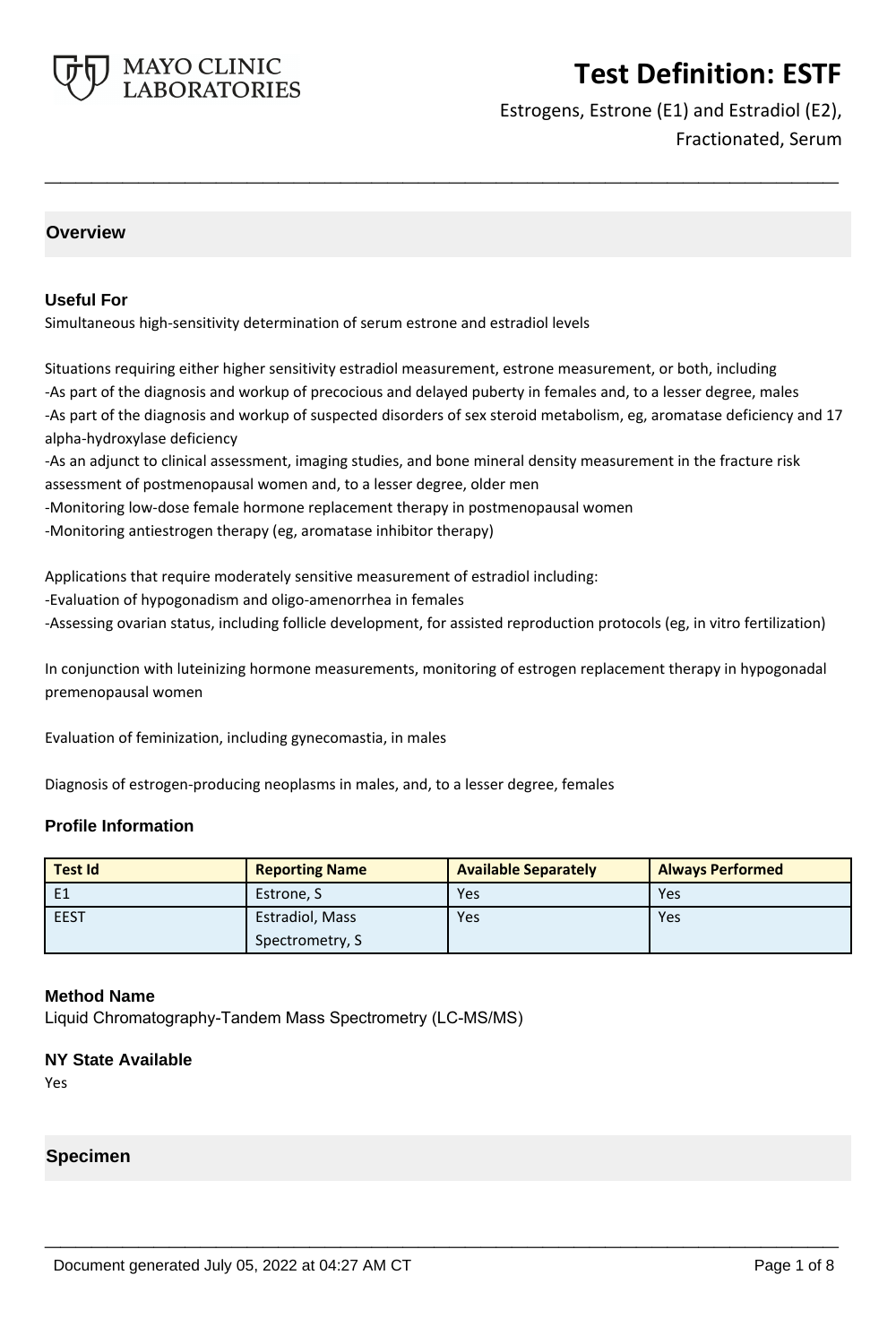

### Estrogens, Estrone (E1) and Estradiol (E2), Fractionated, Serum

## **Specimen Type**

Serum Red

### **Specimen Required**

**Collection Container/Tube:** Red top (Serum gel/SST is **not** acceptable) **Submission Container/Tube:** Plastic vial **Specimen Volume:** 1.2 mL **Collection Instructions:** Centrifuge and aliquot serum in plastic vial within 2 hours of collection.

#### **Specimen Minimum Volume**

0.8 mL

#### **Reject Due To**

| Gross hemolysis      | OK |
|----------------------|----|
| Gross lipemia        | OK |
| <b>Gross icterus</b> | OK |

**\_\_\_\_\_\_\_\_\_\_\_\_\_\_\_\_\_\_\_\_\_\_\_\_\_\_\_\_\_\_\_\_\_\_\_\_\_\_\_\_\_\_\_\_\_\_\_\_\_\_\_**

#### **Specimen Stability Information**

| <b>Specimen Type</b> | <b>Temperature</b>       | <b>Time</b> | <b>Special Container</b> |
|----------------------|--------------------------|-------------|--------------------------|
| Serum Red            | Refrigerated (preferred) | 28 days     |                          |
|                      | Ambient                  | 28 days     |                          |
|                      | Frozen                   | 28 days     |                          |

### **Clinical & Interpretive**

#### **Clinical Information**

Estrogens are involved in development and maintenance of the female phenotype, germ cell maturation, and pregnancy. They also are important for many other, non-gender-specific processes, including growth, nervous system maturation, bone metabolism/remodeling, and endothelial responsiveness. The 2 major biologically active estrogens in nonpregnant humans are estrone (E1) and estradiol (E2). A third bioactive estrogen, estriol (E3), is the main pregnancy estrogen, but plays no significant role in nonpregnant women or men.

E2 is produced primarily in ovaries and testes by aromatization of testosterone. Small amounts are produced in the adrenal glands and some peripheral tissues, most notably fat. By contrast, most of the circulating E1 is derived from peripheral aromatization of androstenedione (mainly adrenal). E2 and E1 can be converted into each other, and both can be inactivated via hydroxylation and conjugation. E2 demonstrates 1.25 to 5 times the biological potency of E1. E2 circulates at 1.5 to 4 times the concentration of E1 in premenopausal, nonpregnant women. E2 levels in men and postmenopausal women are much lower than in nonpregnant women, while E1 levels differ less, resulting in a reversal of the premenopausal E2:E1 ratio. E2 levels in premenopausal women fluctuate during the menstrual cycle. They are lowest during the early follicular phase. E2 levels then rise gradually until 2 to 3 days before ovulation, at which stage they start to increase much more rapidly and peak just before the ovulation-inducing luteinizing hormone/follicle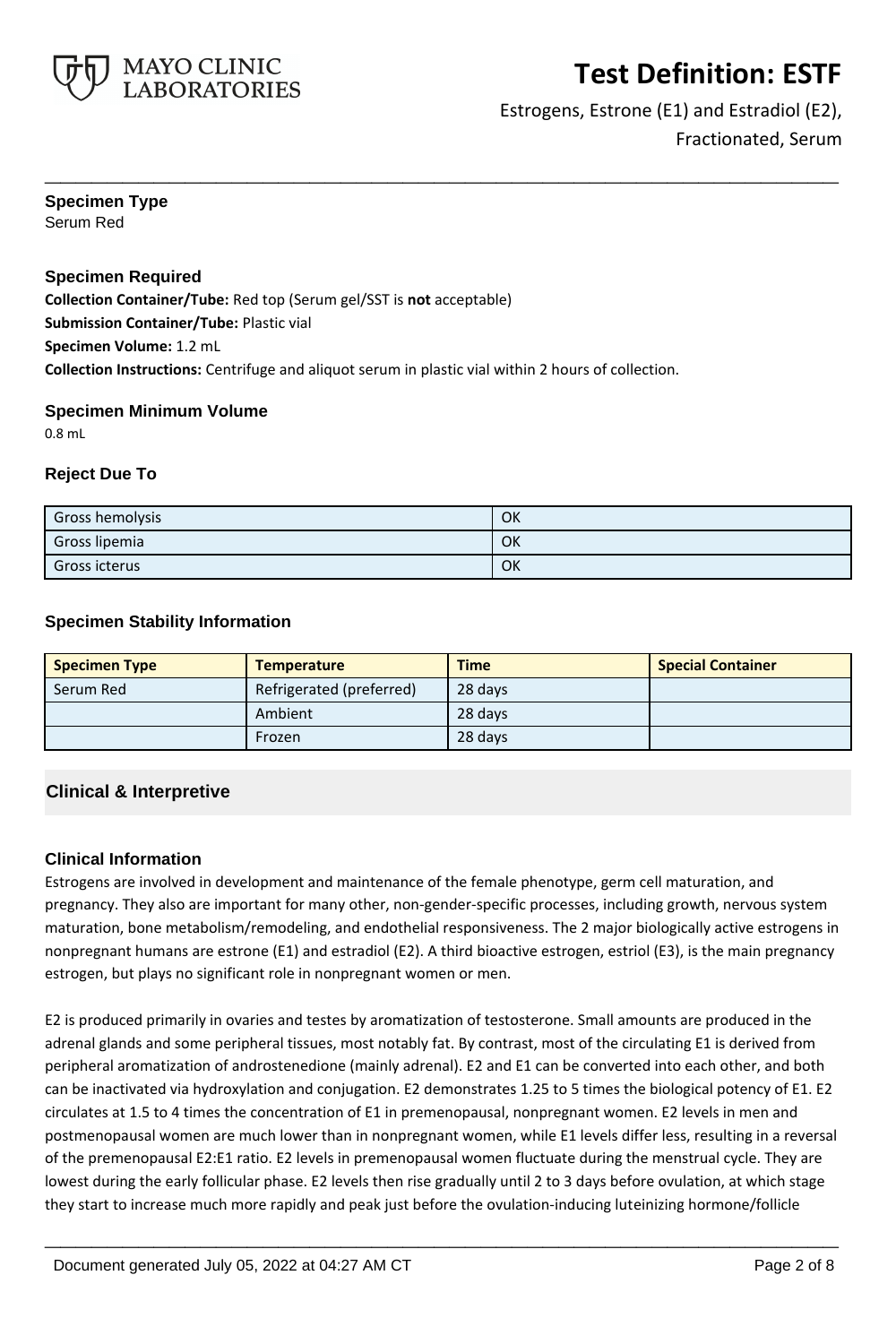

Estrogens, Estrone (E1) and Estradiol (E2), Fractionated, Serum

stimulating hormone surge at 5 to 10 times the early follicular levels. This is followed by a modest decline during the ovulatory phase. E2 levels then gradually increase again until the midpoint of the luteal phase and thereafter decline to trough, early follicular levels.

**\_\_\_\_\_\_\_\_\_\_\_\_\_\_\_\_\_\_\_\_\_\_\_\_\_\_\_\_\_\_\_\_\_\_\_\_\_\_\_\_\_\_\_\_\_\_\_\_\_\_\_**

Measurement of serum E2 forms an integral part of the assessment of reproductive function in females, including assessment of infertility, oligo-amenorrhea, and menopausal status. In addition, it is widely used for monitoring ovulation induction, as well as during preparation for in vitro fertilization. For these applications E2 measurements with modestly sensitive assays suffice. However, extra sensitive E2 assays, simultaneous measurement of E1, or both are needed in a number of other clinical situations. These include inborn errors of sex steroid metabolism, disorders of puberty, estrogen deficiency in men, fracture risk assessment in menopausal women, and increasingly, therapeutic drug monitoring, either in the context of low-dose female hormone replacement therapy or antiestrogen treatment.

#### **Reference Values**

ESTRONE (E1)

CHILDREN\*

1-14 days: Estrone levels in newborns are very elevated at birth but will fall to prepubertal levels within a few days. Males

| Tanner stages#    | <b>Mean age</b> | Reference range |
|-------------------|-----------------|-----------------|
| Stage I (>14 days | 7.1 years       | Undetectable-16 |
| and prepubertal)  |                 | pg/mL           |
| Stage II          | 11.5 years      | Undetectable-22 |
|                   |                 | pg/mL           |
| Stage III         | 13.6 years      | 10-25 pg/mL     |
| Stage IV          | 15.1 years      | 10-46 $pg/mL$   |
| Stage V           | 18 years        | 10-60 $pg/mL$   |

#Puberty onset (transition from Tanner stage I to Tanner stage II) occurs for boys at a median age of 11.5 (+/- 2) years. For boys there is no proven relationship between puberty onset and body weight or ethnic origin. Progression through Tanner stages is variable. Tanner stage V (adult) should be reached by age 18. Females

| .              |  |
|----------------|--|
| Tanner stages# |  |
| I. A A         |  |

| Tanner stages#    | <b>Mean age</b> | Reference range |
|-------------------|-----------------|-----------------|
| Stage I (>14 days | 7.1 years       | Undetectable-29 |
| and prepubertal)  |                 | pg/mL           |
| Stage II          | 10.5 years      | 10-33 pg/mL     |
| Stage III         | 11.6 years      | 15-43 pg/mL     |
| Stage IV          | 12.3 years      | 16-77 pg/mL     |
| Stage V           | 14.5 years      | 17-200 pg/mL    |
|                   |                 |                 |

#Puberty onset (transition from Tanner stage I to Tanner stage II) occurs for girls at a median age of 10.5 (+/- 2) years. There is evidence that it may occur up to 1 year earlier in obese girls and in African American girls. Progression through Tanner stages is variable. Tanner stage V (adult) should be reached by age 18.

\*The reference ranges for children are based on the published literature,(1,2) cross-correlation of our assay with assays used to generate the literature data and on our data for young adults.

**\_\_\_\_\_\_\_\_\_\_\_\_\_\_\_\_\_\_\_\_\_\_\_\_\_\_\_\_\_\_\_\_\_\_\_\_\_\_\_\_\_\_\_\_\_\_\_\_\_\_\_**

ADULTS

Males: 10-60 pg/mL

Females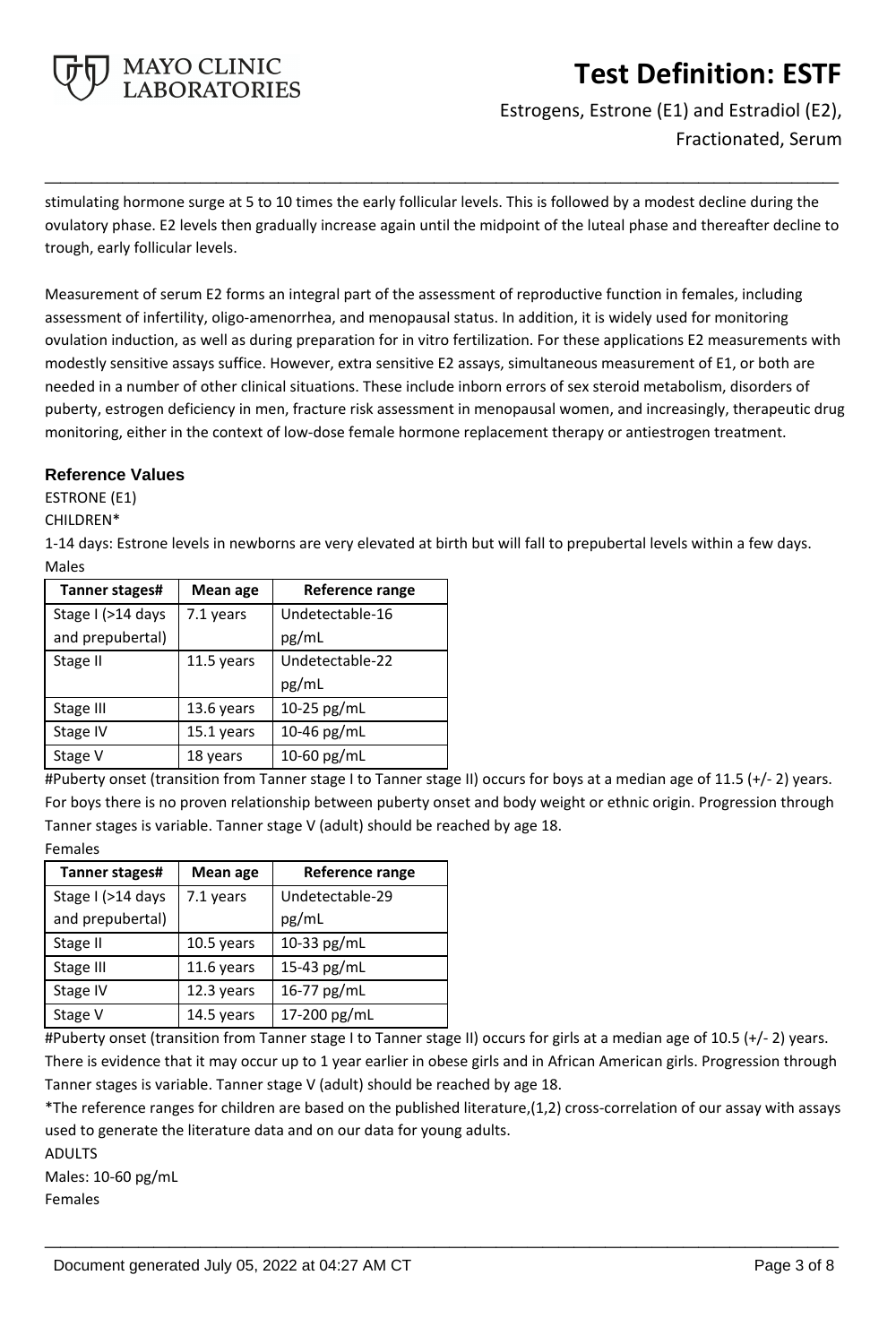

Estrogens, Estrone (E1) and Estradiol (E2), Fractionated, Serum

Premenopausal: 17-200 pg/mL Postmenopausal: 7-40 pg/mL Conversion factor E1: pg/mL x 3.704=pmol/L (molecular weight=270)

ESTRADIOL (E2)

#### CHILDREN\*

1-14 days: Estradiol levels in newborns are very elevated at birth but will fall to prepubertal levels within a few days. Males

**\_\_\_\_\_\_\_\_\_\_\_\_\_\_\_\_\_\_\_\_\_\_\_\_\_\_\_\_\_\_\_\_\_\_\_\_\_\_\_\_\_\_\_\_\_\_\_\_\_\_\_**

| Tanner stages#    | Mean age   | Reference range |
|-------------------|------------|-----------------|
| Stage I (>14 days | 7.1 years  | Undetectable-13 |
| and prepubertal)  |            | pg/mL           |
| Stage II          | 12.1 years | Undetectable-16 |
|                   |            | pg/mL           |
| Stage III         | 13.6 years | Undetectable-26 |
|                   |            | pg/mL           |
| Stage IV          | 15.1 years | Undetectable-38 |
|                   |            | pg/mL           |
| Stage V           | 18 years   | 10-40 $pg/mL$   |

#Puberty onset (transition from Tanner stage I to Tanner stage II) occurs for boys at a median age of 11.5 (+/- 2) years. For boys there is no proven relationship between puberty onset and body weight or ethnic origin. Progression through Tanner stages is variable. Tanner stage V (adult) should be reached by age 18.

Females

| Tanner stages#    | <b>Mean age</b> | Reference range |
|-------------------|-----------------|-----------------|
| Stage I (>14 days | 7.1 years       | Undetectable-20 |
| and prepubertal)  |                 | pg/mL           |
| Stage II          | 10.5 years      | Undetectable-24 |
|                   |                 | pg/mL           |
| Stage III         | 11.6 years      | Undetectable-60 |
|                   |                 | pg/mL           |
| Stage IV          | 12.3 years      | 15-85 pg/mL     |
| Stage V           | 14.5 years      | 15-350 pg/mL**  |

#Puberty onset (transition from Tanner stage I to Tanner stage II) occurs for girls at a median age of 10.5 (+/- 2) years. There is evidence that it may occur up to 1 year earlier in obese girls and in African American girls. Progression through Tanner stages is variable. Tanner stage V (adult) should be reached by age 18.

\*The reference ranges for children are based on the published literature,(1,2) cross-correlation of our assay with assays used to generate the literature data and on our data for young adults.

**\_\_\_\_\_\_\_\_\_\_\_\_\_\_\_\_\_\_\_\_\_\_\_\_\_\_\_\_\_\_\_\_\_\_\_\_\_\_\_\_\_\_\_\_\_\_\_\_\_\_\_**

ADULTS Males: 10-40 pg/mL Females Premenopausal: 15-350 pg/mL\*\* Postmenopausal: <10 pg/mL \*\*E2 levels vary widely through the menstrual cycle. Conversion factor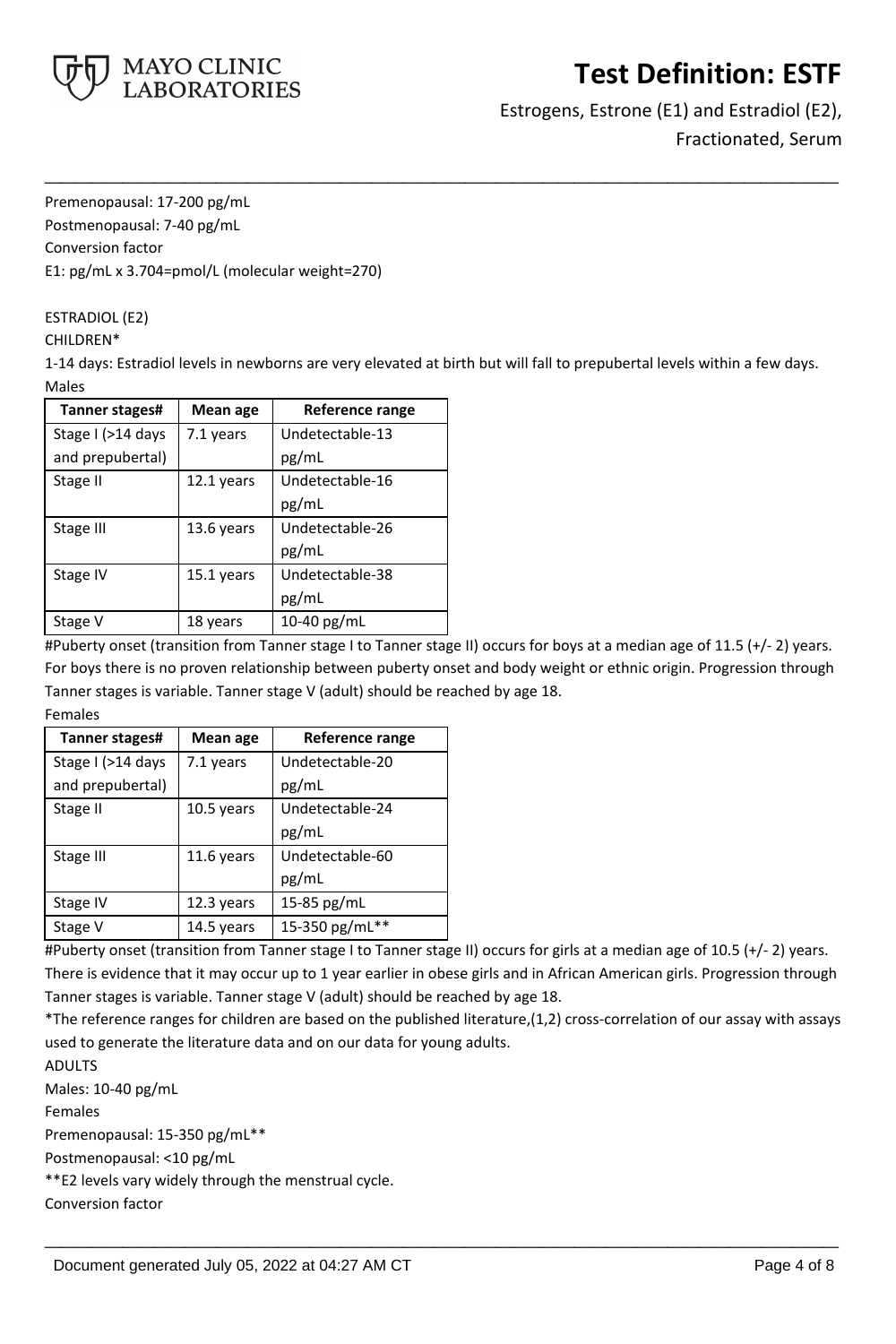

Estrogens, Estrone (E1) and Estradiol (E2), Fractionated, Serum

E2: pg/mL x 3.676=pmol/L (molecular weight=272)

For SI unit Reference Values, see<https://www.mayocliniclabs.com/order-tests/si-unit-conversion.html>

#### **Interpretation**

Estradiol (E2) levels below the premenopausal reference range in young females indicate hypogonadism. If luteinizing hormone (LH) and follicle-stimulating hormone (FSH) levels are elevated, primary gonadal failure is diagnosed. The main causes are genetic (eg, Turner syndrome, familial premature ovarian failure), autoimmune (eg, autoimmune ovarian failure, possibly as part of autoimmune polyglandular endocrine failure syndrome type II), and toxic (eg, related to chemotherapy or radiation therapy for malignant disease). If LH/FSH levels are low or inappropriately "normal," a diagnosis of hypogonadotrophic hypogonadism is made. This can have functional causes, such as starvation, overexercise, severe physical or emotional stress, and heavy drug and/or alcohol use. It also can be caused by organic disease of the hypothalamus or pituitary. Further work-up is usually necessary, typically including measurement of pituitary hormones (particularly prolactin), and possibly imaging.

**\_\_\_\_\_\_\_\_\_\_\_\_\_\_\_\_\_\_\_\_\_\_\_\_\_\_\_\_\_\_\_\_\_\_\_\_\_\_\_\_\_\_\_\_\_\_\_\_\_\_\_**

Irregular or absent menstrual periods with normal or high E2 levels (and often high estrone: E1 levels) are indicative of possible polycystic ovarian syndrome, androgen producing tumors, or estrogen producing tumors. Further work-up is required and usually includes measurement of total and bioavailable testosterone, androstenedione, dehydroepiandrosterone (sulfate), sex hormone-binding globulin, and possibly imaging.

E2 analysis may be helpful in establishing time of ovulation and optimal time for conception. Optimal time for conception is within 48 to 72 hours following the midcycle E2 peak. Serial specimens must be drawn over several days to evaluate baseline and peak total estrogen (E1 + E2) levels. Low baseline levels and a lack of rise, as well as persistent high levels without midcycle rise are indicative of anovulatory cycles.

For determining the timing of initiation of ovarian stimulation in in vitro fertilization studies, low levels (around 30 pg/mL) before stimulation are critical, as higher values often are associated with poor stimulation cycles.

Estrogen replacement in reproductive age women should aim to mimic natural estrogen levels as closely as possible. E2 levels should be within the reference range for premenopausal women, LH/FSH should be within the normal range, and E2 levels should ideally be higher than E1 levels.

The current recommendations for postmenopausal female hormone replacement are to administer therapy in the smallest beneficial doses for as briefly as possible. Ideally, E2 and E1 levels should be held below, or near, the lower limit of the premenopausal female reference range.

Postmenopausal women and older men in the lowest quartile of E2 levels are at increased risk of osteoporotic fractures. E2 levels are typically less than 5 pg/mL.

Antiestrogen therapy with central or peripheral acting agents that are not pure receptor antagonists usually aims for complete suppression of E2 production, and in the case of aromatase inhibitors, complete E1 and E2 suppression.

Gynecomastia or other signs of feminization in males may be due to an absolute or relative (in relation to androgens) surplus of estrogens. Gynecomastia is common during puberty in boys. Unless E1, E2, or testosterone levels exceed the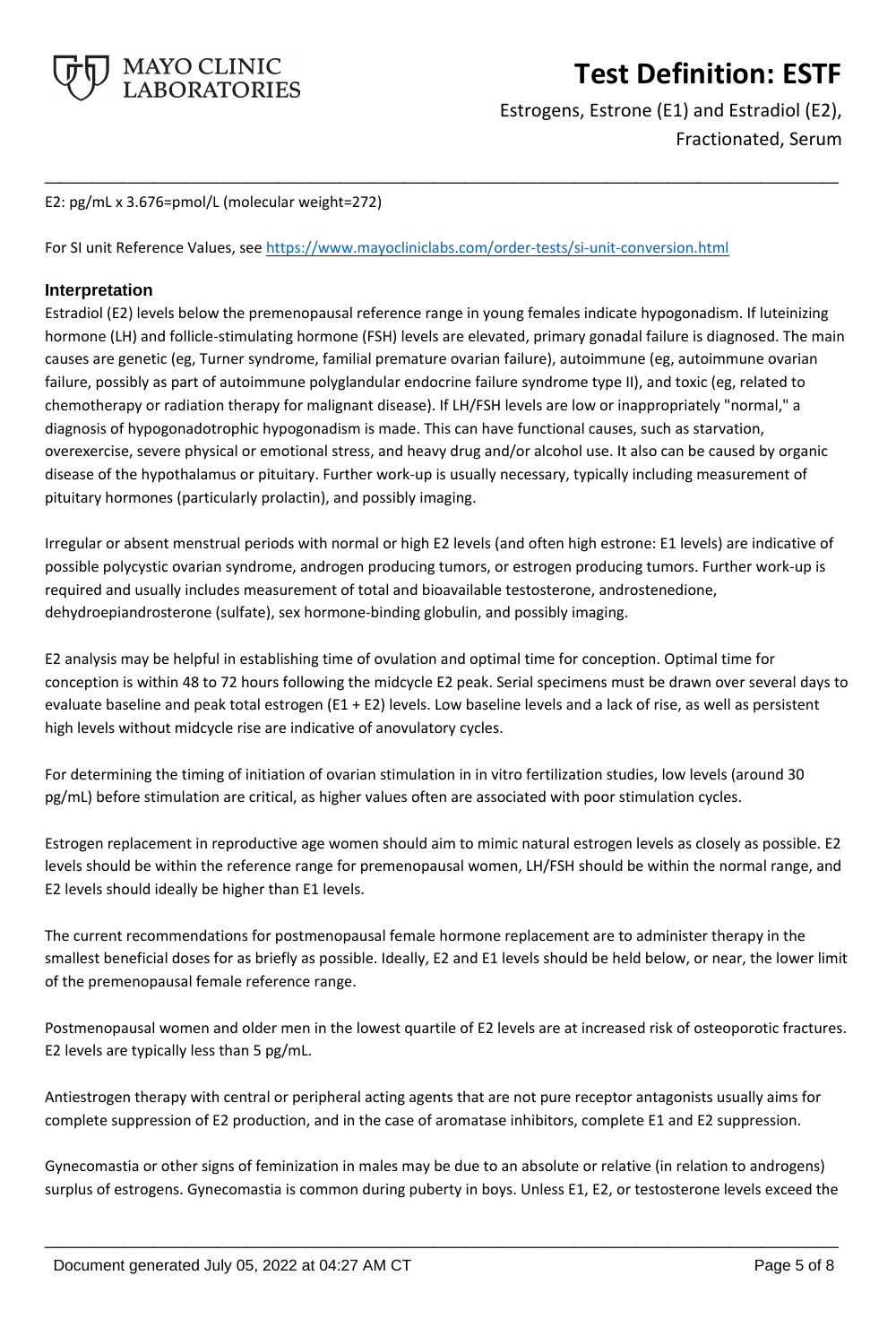

Estrogens, Estrone (E1) and Estradiol (E2), Fractionated, Serum

adult male reference range, the condition is usually not due to hormonal disease (though it sometimes may still result in persistent breast tissue, which later needs to be surgically removed). For adults with gynecomastia, the workup should include testosterone and adrenal androgen measurements, in addition to E2 and E1 measurements. Causes for increased E1 or E2 levels include:

**\_\_\_\_\_\_\_\_\_\_\_\_\_\_\_\_\_\_\_\_\_\_\_\_\_\_\_\_\_\_\_\_\_\_\_\_\_\_\_\_\_\_\_\_\_\_\_\_\_\_\_**

-High androgen levels caused by tumors or androgen therapy (medical or sport performance enhancing), with secondary elevations in E1 and E2 due to aromatization

- -Obesity with increased tissue production of E1
- -Decreased E1 and E2 clearance in liver disease
- -Estrogen producing tumors
- -Estrogen ingestion

Normal male E1 and E2 levels also may be associated with feminization or gynecomastia, if bioavailable testosterone levels are low due to primary/secondary testicular failure. This may occur, for example, when patients are receiving antiandrogen therapy or other drugs with antiandrogenic effects (eg, spironolactone, digitalis preparations).

The gonadotrophin-releasing hormone (GnRH) stimulation test remains the central part of the workup for precocious puberty. However, baseline sex steroid and gonadotrophin measurements also are important. Prepubertal girls have E2 levels less than 10 pg/mL (most <5 pg/mL). Levels in prepubertal boys are less than half the levels seen in girls. LH/FSH are very low or undetectable. E1 levels also are low, but may rise slightly, in obese children after onset of adrenarche. E2, which is produced in the gonads, should remain low in these children. In true precocious puberty, both E2 and LH/FSH levels are elevated above the prepubertal range. Elevation of E2 or E1 alone suggests pseudo precocious puberty, possibly due to a sex steroid-producing tumor.

In delayed puberty, estrogens and gonadotrophins are in the prepubertal range. A rise over time predicts the spontaneous onset of puberty. Persistently low estrogens and elevated gonadotrophins suggest primary ovarian failure, while low gonadotrophins suggest hypogonadotrophic hypogonadism. In this latter case, Kallman syndrome (or related disorders) or hypothalamic/pituitary tumors should be excluded in well-nourished children.

Inherited disorders of sex steroid metabolism are usually associated with production abnormalities of other steroids, most notably a lack of cortisol. Aromatase deficiency is not associated with cortisol abnormalities and usually results in some degree of masculinization in affected females, as well as primary failure of puberty. Males may show delayed puberty and delayed epiphyseal closure, as well as low bone-density. E2 and E1 levels are very low or undetectable. Various forms of testicular feminization are due to problems in androgen signaling pathways and are associated with female (or feminized) phenotypes in genetic males. E2 and E1 levels are above the male reference range, usually within the female reference range, and testosterone levels are very high.

### **Cautions**

Fulvestrant is a member of a new class of drugs called  $\hat{a} \epsilon$ œselective estrogen receptor degraders $\hat{a} \epsilon$ œ (SERDS). Fulvestrant has modest cross-reactivity (1%-5%) in estradiol immunoassays, but because the peak dose levels of this drug are between 10-fold (reproductive age women) and more than 200-fold (postmenopausal women) higher than the naturally circulating estradiol concentrations in the treated women, this causes dramatically false-high results in estradiol immunoassays, when blood sampling occurs in close temporal proximity to dosing. By contrast, estradiol measurements by mass spectrometry display more than 1000-fold lower cross-reactivity (<0.001%), meaning that the impact of Fulvestrant on serum estradiol measurements by mass spectrometry is negligible, even if blood sampling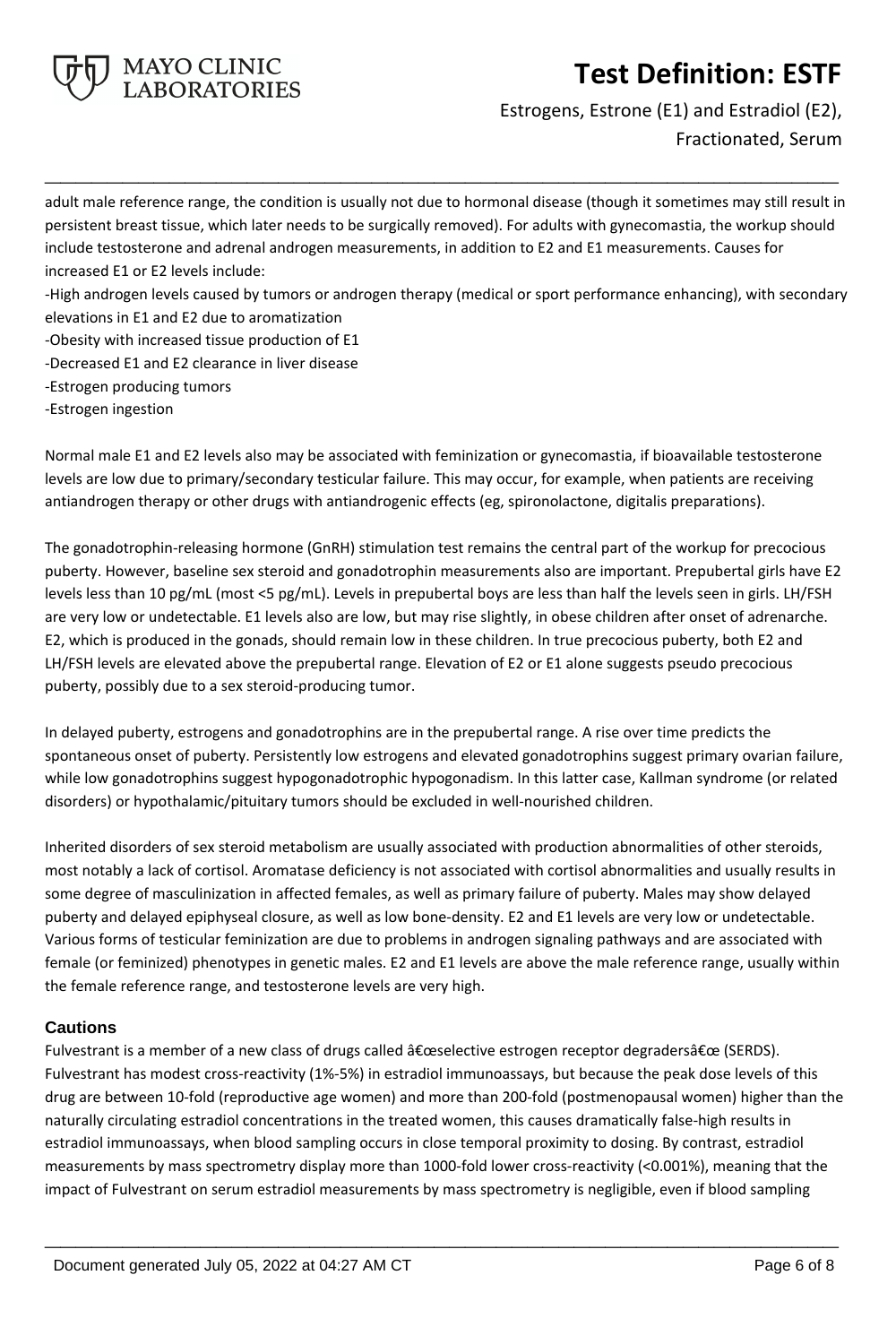

Estrogens, Estrone (E1) and Estradiol (E2), Fractionated, Serum

occurs at peak dose.

#### **Clinical Reference**

1. Elmlinger MW, Kuhnel W, Ranke MB: Reference ranges for serum concentrations of lutropin (LH), follitropin (FSH), estradiol (E2), prolactin, progesterone, sex hormone-binding globulin (SHBG), dehydroepiandrosterone sulfate (DHEAS), cortisol and ferritin in neonates, children and young adults. Clin Chem Lab Med. 2002;40(11):1151-1160

**\_\_\_\_\_\_\_\_\_\_\_\_\_\_\_\_\_\_\_\_\_\_\_\_\_\_\_\_\_\_\_\_\_\_\_\_\_\_\_\_\_\_\_\_\_\_\_\_\_\_\_**

2. Cummings SR, Browner WS, Bauer D, Stone K, Ensrud K, Jamal S, Ettinger B: Endogenous hormones and the risk of hip and vertebral fractures among older women. N Engl J Med. 1998;339:733-738

3. Lughetti L, Predieri B, Ferrari M, et al: Diagnosis of central precocious puberty: endocrine assessment. J Pediatr Endocrinol Metab. 2000;13 Suppl 1:709-715

4. Ismail AA, Barth JH: Endocrinology of gynaecomastia. Ann Clin Biochem. 2001;38:596-607

5. Kligman I, Rosenwaks Z: Differentiating clinical profiles: predicting good responders, poor responders, and hyperresponders. Fertil Steril. 2001;76:1185-1190

6. Traggiai C, Stanhope R: Delayed puberty. Best Pract Res Clin Endocrinol Metab. 2002;16:139-151

7. Mauras N, Ross JL, Gagliardi P, et al: Randomized trial of aromatase inhibitors, growth hormone, or combination in pubertal boys with idiopathic short stature. J Clin Endocrinol Metab. 2016 Dec;101(12):4984-4993. doi: 10.1210/jc.2016-2891

8. Ketha H, Girtman A, Singh RJ: Estradiol assays-The path ahead. Steroids. 2015 Jul;99(Pt A):39-44. doi: 10.1016/j.steroids.2014.08.009

9. Ingle JN, Cairns J, Suman VJ, et al: Anastrozole has an assocaition between degree of estrogen suppression and outcomes in early breast cancer and is a ligamd for estrogen receptor alpha. Clin Cancer Res. 2020 Jun 15;26(12):2986-2996 doi: 10.1158/1078-0432.CCR-19-3091

10. Richardson H, Ho V, Pasquet R, et al: Baseline estrogen levels in postmenopausal women participating in the MAP.3 breast cancer chemoprevention trial. Menopause. 2020 Jun;27(6):693-700 doi: 10.1097/GME.0000000000001568.

### **Performance**

#### **Method Description**

Estrogens are fractionated into estradiol and estrone by the liquid chromatography-tandem mass spectrometry (LC-MS/MS) method. The LC-MS/MS method employs an organic extraction to remove water-soluble conjugates and to allow for concentration of the specimen. The method is free from interference and represents a reference methodology.

17 Beta-estradiol and estrone are extracted from 0.5 mL of serum with the organic solvent methylene chloride. Deuterated 17 beta-estradiol-d5 and estrone-d4 are added to each specimen before the liquid extraction and serve as internal standards. After derivatization with dansyl chloride, HPLC is used prior to introduction of the derivatized sample extract into the MS/MS.(Bidlingmaier F, Wagner-Barnack M, Butenandt O, Knorr D: Plasma estrogens in childhood and puberty under physiologic and pathologic conditions. Pediatr Res. 1973;7(11):901-907)

The calibration utilizes an 8-point standard curve over a concentration range of 0 to 600 pg/mL.(Anari MR, Bakhtiar R, Zhu B, et al: Derivatization of ethynylestradiol with dansyl chloride to enhance electrospray ionization: application in trace analysis of ethynylestradiol in Rhesus monkey plasma. Anal Chem. 2002;74,4136-4144)